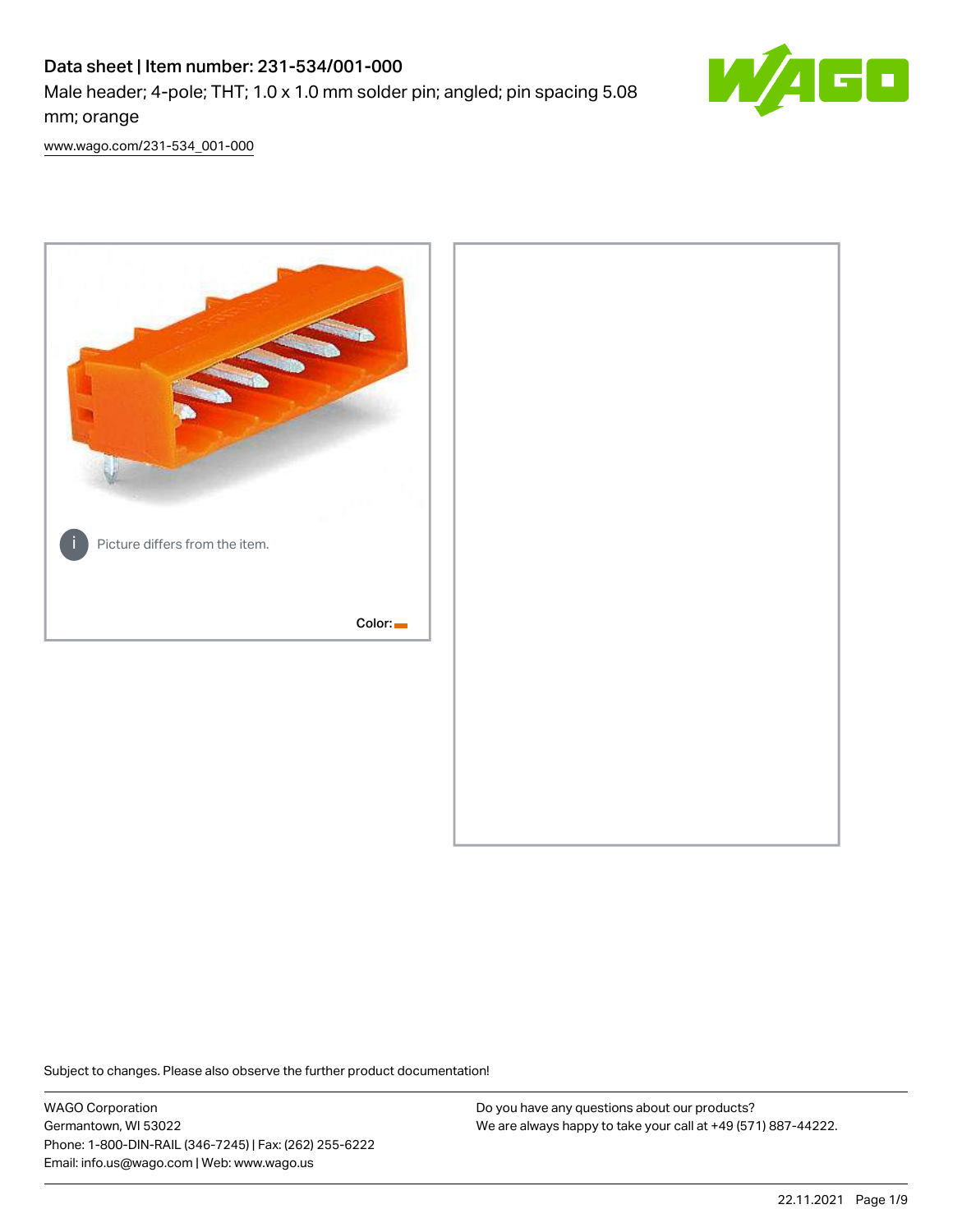



```
L = (pole no. -1) x pin spacing +8.2 mm
```
 $L_1 = L + 5$  mm

```
L_2 = L_1 + 7.4 mm
```
### Item description

- Horizontal or vertical PCB mounting via straight or angled solder pins  $\blacksquare$
- $\blacksquare$ Pin cross-section: 1 x 1 mm
- $\blacksquare$ With coding fingers

Subject to changes. Please also observe the further product documentation! Data

WAGO Corporation Germantown, WI 53022 Phone: 1-800-DIN-RAIL (346-7245) | Fax: (262) 255-6222 Email: info.us@wago.com | Web: www.wago.us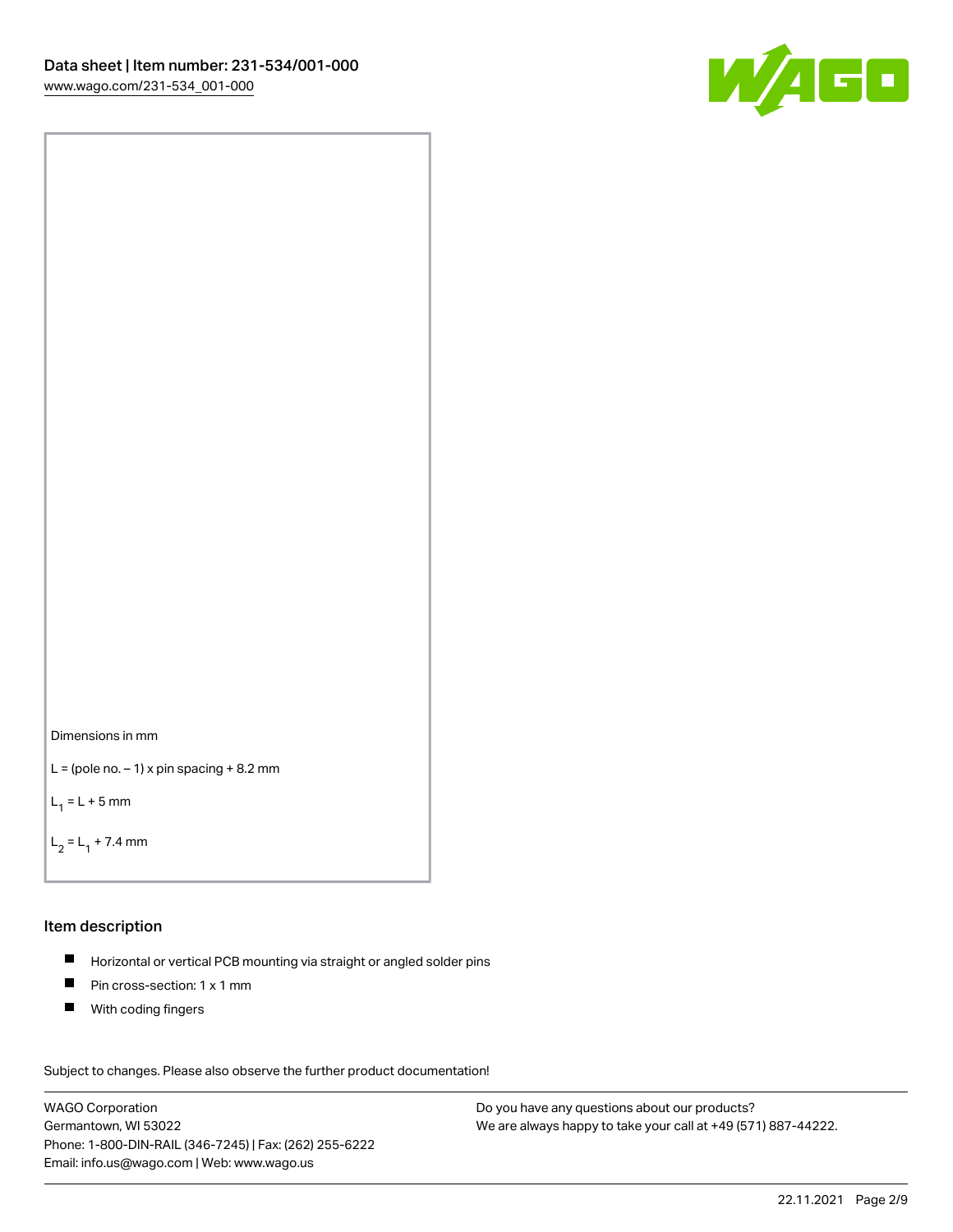

## Data Notes

| Safety information 1 | The <i>MCS – MULTI CONNECTION SYSTEM</i> includes connectors<br>without breaking capacity in accordance with DIN EN 61984. When<br>used as intended, these connectors must not be connected<br>/disconnected when live or under load. The circuit design should<br>ensure header pins, which can be touched, are not live when<br>unmated. |
|----------------------|--------------------------------------------------------------------------------------------------------------------------------------------------------------------------------------------------------------------------------------------------------------------------------------------------------------------------------------------|
| Variants:            | Other pole numbers<br>3.8 mm pin projection for male headers with straight solder pins<br>Gold-plated or partially gold-plated contact surfaces<br>Other versions (or variants) can be requested from WAGO Sales or<br>configured at https://configurator.wago.com/                                                                        |

## Electrical data

## IEC Approvals

| Ratings per                 | IEC/EN 60664-1                                                        |
|-----------------------------|-----------------------------------------------------------------------|
| Rated voltage (III / 3)     | 320 V                                                                 |
| Rated surge voltage (III/3) | 4 <sub>k</sub> V                                                      |
| Rated voltage (III/2)       | 320 V                                                                 |
| Rated surge voltage (III/2) | 4 <sub>k</sub> V                                                      |
| Nominal voltage (II/2)      | 630 V                                                                 |
| Rated surge voltage (II/2)  | 4 <sub>k</sub> V                                                      |
| Rated current               | 12A                                                                   |
| Legend (ratings)            | $(III / 2)$ $\triangle$ Overvoltage category III / Pollution degree 2 |

## UL Approvals

| Approvals per                  | UL 1059 |
|--------------------------------|---------|
| Rated voltage UL (Use Group B) | 300 V   |
| Rated current UL (Use Group B) | 10 A    |
| Rated voltage UL (Use Group D) | 300 V   |
| Rated current UL (Use Group D) | 10 A    |

### Ratings per UL

| Rated voltage UL 1977 | 600 V |
|-----------------------|-------|
| Rated current UL 1977 | 10 A  |

| <b>WAGO Corporation</b>                                | Do you have any questions about our products?                 |
|--------------------------------------------------------|---------------------------------------------------------------|
| Germantown, WI 53022                                   | We are always happy to take your call at +49 (571) 887-44222. |
| Phone: 1-800-DIN-RAIL (346-7245)   Fax: (262) 255-6222 |                                                               |
| Email: info.us@wago.com   Web: www.wago.us             |                                                               |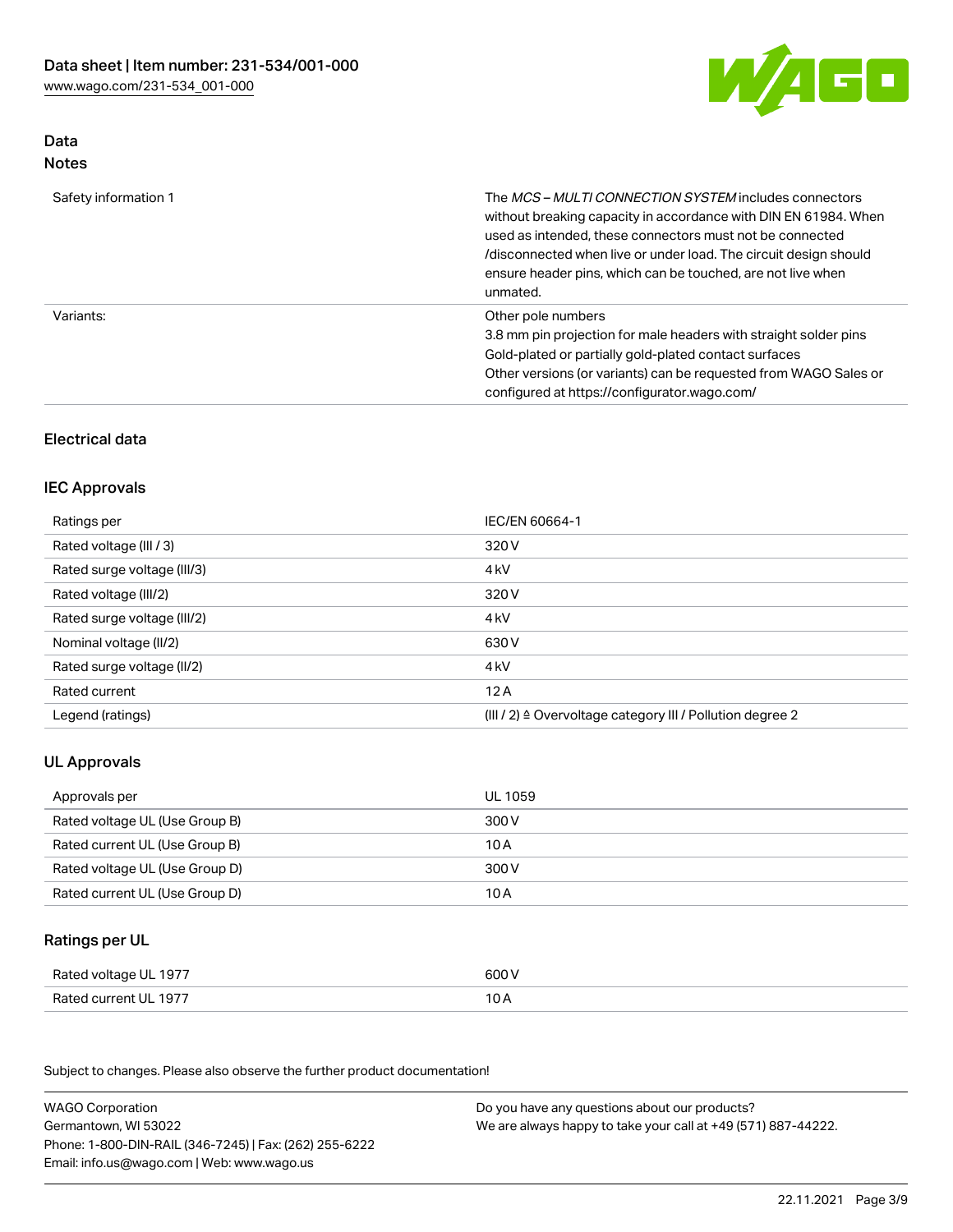

## CSA Approvals

| Approvals per                   | CSA   |
|---------------------------------|-------|
| Rated voltage CSA (Use Group B) | 300 V |
| Rated current CSA (Use Group B) | 10 A  |
| Rated voltage CSA (Use Group D) | 300 V |
| Rated current CSA (Use Group D) | 10 A  |

## Connection data

| Total number of potentials |  |
|----------------------------|--|
| Number of connection types |  |
| Number of levels           |  |

### Connection 1

## Physical data

| Pin spacing                          | 5.08 mm / 0.2 inch   |
|--------------------------------------|----------------------|
| Width                                | 23.4 mm / 0.923 inch |
| Height                               | 12.2 mm / 0.48 inch  |
| Height from the surface              | 8.4 mm / 0.331 inch  |
| Depth                                | 12 mm / 0.472 inch   |
| Solder pin length                    | 3.8 <sub>mm</sub>    |
| Solder pin dimensions                | $1 \times 1$ mm      |
| Drilled hole diameter with tolerance | $1.4$ $(+0.1)$ mm    |

## Plug-in connection

| Contact type (pluggable connector) | Male connector/plug |
|------------------------------------|---------------------|
| Connector (connection type)        | for PCB             |
| Mismating protection               | No                  |
| Mating direction to the PCB        | 0°                  |
| Locking of plug-in connection      | Without             |

## PCB contact

| <b>PCB Contact</b>     | <b>THT</b>                               |
|------------------------|------------------------------------------|
| Solder pin arrangement | over the entire male connector (in-line) |

| <b>WAGO Corporation</b>                                | Do you have any questions about our products?                 |
|--------------------------------------------------------|---------------------------------------------------------------|
| Germantown, WI 53022                                   | We are always happy to take your call at +49 (571) 887-44222. |
| Phone: 1-800-DIN-RAIL (346-7245)   Fax: (262) 255-6222 |                                                               |
| Email: info.us@wago.com   Web: www.wago.us             |                                                               |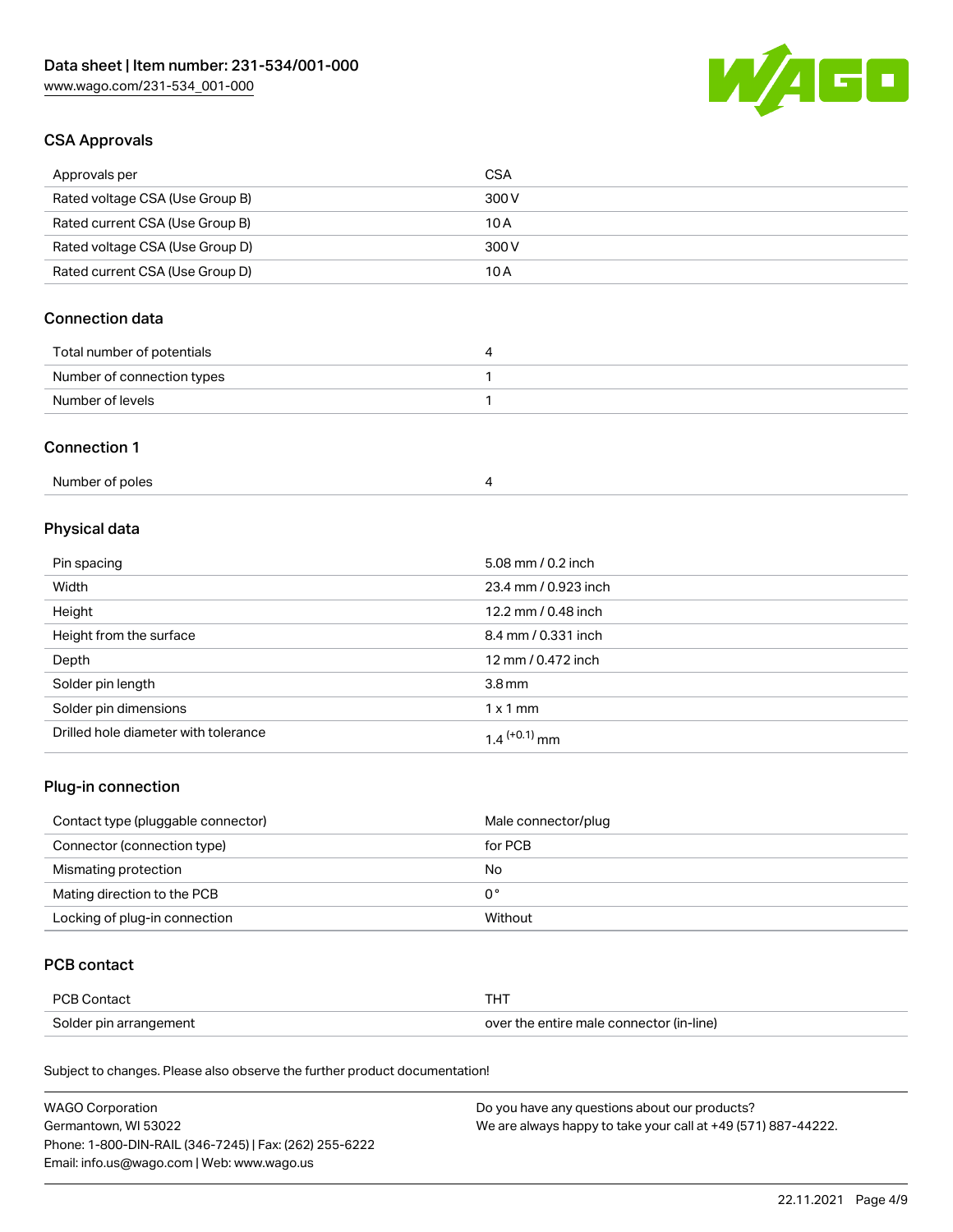

Number of solder pins per potential 1

#### Material data

| Color                       | orange                                 |
|-----------------------------|----------------------------------------|
| Material group              |                                        |
| Insulation material         | Polyamide (PA66)                       |
| Flammability class per UL94 | V <sub>0</sub>                         |
| Contact material            | Electrolytic copper (E <sub>Cu</sub> ) |
| Contact plating             | tin-plated                             |
| Fire load                   | $0.026$ MJ                             |
| Weight                      | 1.4g                                   |

### Environmental requirements

Limit temperature range  $-60... +100$  °C

### Commercial data

| Product Group         | 3 (Multi Conn. System) |
|-----------------------|------------------------|
| PU (SPU)              | 200 Stück              |
| Packaging type        | box                    |
| Country of origin     | PL                     |
| <b>GTIN</b>           | 4044918866835          |
| Customs tariff number | 8536694040             |

### Approvals / Certificates

#### Country specific Approvals

| Logo               | Approval                                            | <b>Additional Approval Text</b> | Certificate<br>name |
|--------------------|-----------------------------------------------------|---------------------------------|---------------------|
|                    | <b>CB</b><br><b>DEKRA Certification B.V.</b>        | IEC 61984                       | NL-39756            |
|                    | <b>CSA</b><br>DEKRA Certification B.V.              | C <sub>22.2</sub>               | 1466354             |
| EMA<br><b>NEUR</b> | <b>KEMA/KEUR</b><br><b>DEKRA Certification B.V.</b> | EN 61984                        | 2190761.01          |

| WAGO Corporation                                       | Do you have any questions about our products?                 |
|--------------------------------------------------------|---------------------------------------------------------------|
| Germantown, WI 53022                                   | We are always happy to take your call at +49 (571) 887-44222. |
| Phone: 1-800-DIN-RAIL (346-7245)   Fax: (262) 255-6222 |                                                               |
| Email: info.us@wago.com   Web: www.wago.us             |                                                               |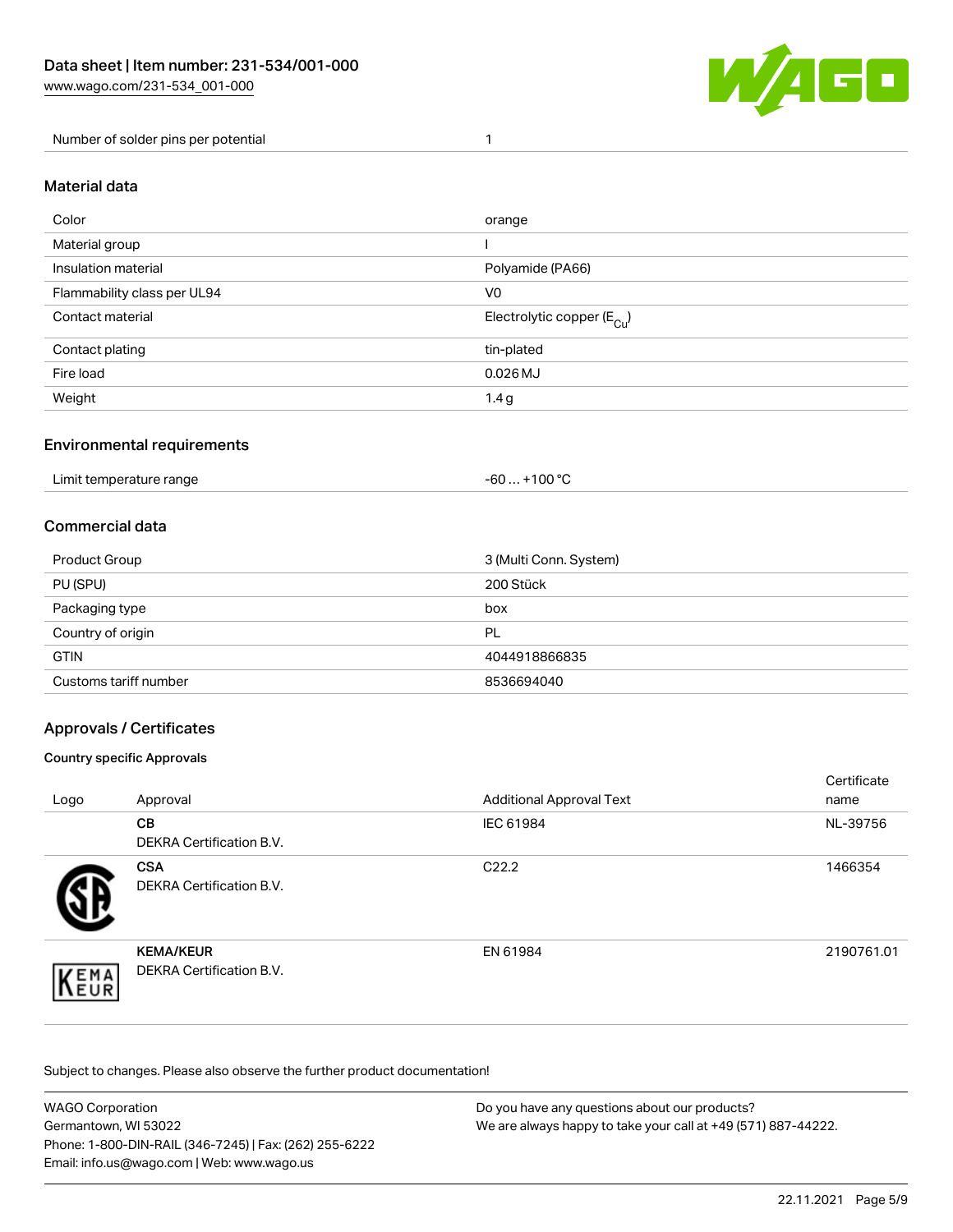

#### Ship Approvals

| Logo                     | Approval                                  | <b>Additional Approval Text</b> | Certificate<br>name                |
|--------------------------|-------------------------------------------|---------------------------------|------------------------------------|
| ABS.                     | <b>ABS</b><br>American Bureau of Shipping | $\overline{\phantom{a}}$        | $19 -$<br>HG1869876-<br><b>PDA</b> |
| <b>BUREAU</b><br>VERITAS | BV<br>Bureau Veritas S.A.                 | <b>IEC 60998</b>                | 11915/D0<br>BV                     |
| <b>UL-Approvals</b>      |                                           |                                 |                                    |
|                          |                                           |                                 | Certificate                        |
| Logo                     | Approval                                  | <b>Additional Approval Text</b> | name                               |
|                          | UL                                        | <b>UL 1977</b>                  | E45171                             |
|                          | UL International Germany GmbH             |                                 |                                    |
|                          | <b>UR</b>                                 | <b>UL 1059</b>                  | E45172                             |
|                          | Underwriters Laboratories Inc.            |                                 |                                    |

### Counterpart

| Item no.231-304/026-000<br>Female plug; 4-pole; 12 AWG max; pin spacing 5.08 mm; 1 conductor per pole; orange                                                                                              | www.wago.com/231-304<br>/026-000  |
|------------------------------------------------------------------------------------------------------------------------------------------------------------------------------------------------------------|-----------------------------------|
| Item no.231-2304/026-000<br>2-conductor female connector; Push-in CAGE CLAMP <sup>®</sup> ; 2.5 mm <sup>2</sup> ; Pin spacing 5.08 mm; 4-pole; with<br>integrated end plate; 2,50 mm <sup>2</sup> ; orange | www.wago.com/231-2304<br>/026-000 |
| Item no.231-2304/037-000<br>2-conductor female connector; Push-in CAGE CLAMP <sup>®</sup> ; 2.5 mm <sup>2</sup> ; Pin spacing 5.08 mm; 4-pole; Lateral<br>locking levers; 2,50 mm <sup>2</sup> ; orange    | www.wago.com/231-2304<br>/037-000 |
| Item no.2231-304/026-000<br>Female plug; 4-pole; push-button; 12 AWG max; pin spacing 5.08 mm; 1-conductor per pole; orange                                                                                | www.wago.com/2231-304<br>/026-000 |
| Item no.2231-304/031-000<br>Female plug; 4-pole; push-button; mounting flange; 12 AWG max; pin spacing 5.08 mm; 1-conductor per<br>pole; orange                                                            | www.wago.com/2231-304<br>/031-000 |
| Item no.2231-304/037-000                                                                                                                                                                                   | www.wago.com/2231-304             |

Subject to changes. Please also observe the further product documentation!

WAGO Corporation Germantown, WI 53022 Phone: 1-800-DIN-RAIL (346-7245) | Fax: (262) 255-6222 Email: info.us@wago.com | Web: www.wago.us Do you have any questions about our products? We are always happy to take your call at +49 (571) 887-44222.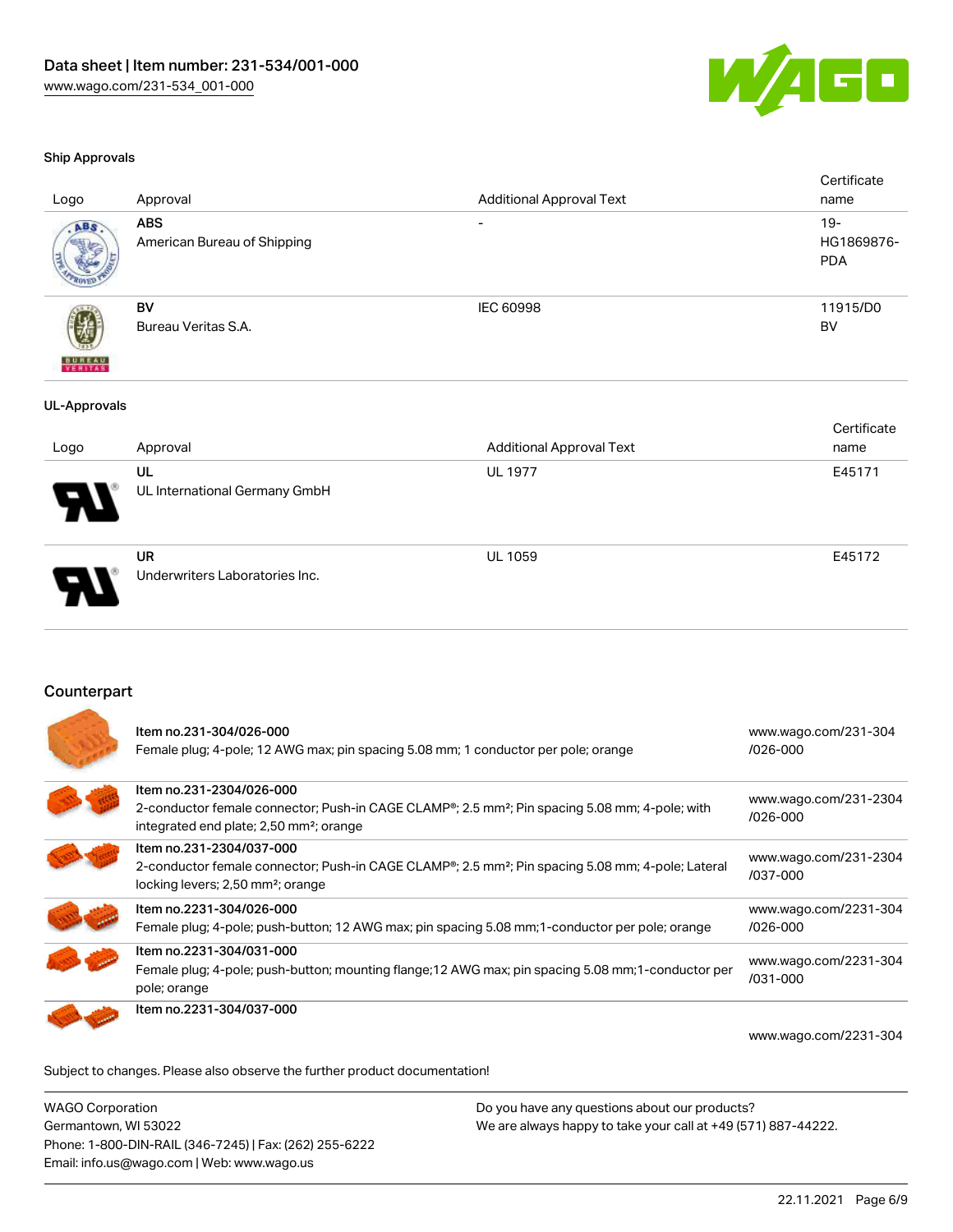## Data sheet | Item number: 231-534/001-000

[www.wago.com/231-534\\_001-000](http://www.wago.com/231-534_001-000)



| Female plug; 4-pole; push-button; locking lever; 12 AWG max; pin spacing 5.08 mm; 1-conductor per<br>pole; orange                                   | /037-000                          |
|-----------------------------------------------------------------------------------------------------------------------------------------------------|-----------------------------------|
| Item no.2231-304/102-000                                                                                                                            |                                   |
| Female plug; 4-pole; push-button; with integrated end plate; 12 AWG max; pin spacing 5.08 mm; 1-<br>conductor per pole; orange                      | www.wago.com/2231-304<br>/102-000 |
| Item no.231-304/031-000                                                                                                                             | www.wago.com/231-304              |
| Female plug; 4-pole; mounting flange; 12 AWG max; pin spacing 5.08 mm; 1 conductor per pole; orange                                                 | /031-000                          |
| Item no.231-304/037-000                                                                                                                             | www.wago.com/231-304              |
| Female plug; 4-pole; locking lever; 12 AWG max; pin spacing 5.08 mm; 1 conductor per pole; orange                                                   | /037-000                          |
| Item no.231-304/102-000                                                                                                                             |                                   |
| Female plug; 4-pole; with integrated end plate; 12 AWG max; pin spacing 5.08 mm; 1 conductor per pole;<br>orange                                    | www.wago.com/231-304<br>/102-000  |
| Item no.232-304/026-000                                                                                                                             |                                   |
| 1-conductor female connector, angled; CAGE CLAMP®; 2.5 mm <sup>2</sup> ; Pin spacing 5.08 mm; 4-pole; 2,50<br>mm <sup>2</sup> ; orange              | www.wago.com/232-304<br>/026-000  |
| Item no.232-404/026-000                                                                                                                             |                                   |
| 1-conductor female connector, angled; CAGE CLAMP <sup>®</sup> ; 2.5 mm <sup>2</sup> ; Pin spacing 5.08 mm; 4-pole; 2,50<br>mm <sup>2</sup> ; orange | www.wago.com/232-404<br>/026-000  |

#### Optional accessories

## Coding

| Intermediate plate |                                             |                      |
|--------------------|---------------------------------------------|----------------------|
|                    | Item no.: 231-500                           |                      |
|                    | Spacer; for formation of groups; light gray | www.wago.com/231-500 |
| Coding             |                                             |                      |
|                    | Item no.: 231-129                           |                      |
|                    | Coding key; snap-on type; light gray        | www.wago.com/231-129 |

## Downloads Documentation

## Additional Information

| Technical explanations | 2019 Apr 3 | pdf    | Download |
|------------------------|------------|--------|----------|
|                        |            | 2.0 MB |          |

## CAD files

### CAD data

| <b>WAGO Corporation</b>                                | Do you have any questions about our products?                 |
|--------------------------------------------------------|---------------------------------------------------------------|
| Germantown, WI 53022                                   | We are always happy to take your call at +49 (571) 887-44222. |
| Phone: 1-800-DIN-RAIL (346-7245)   Fax: (262) 255-6222 |                                                               |
| Email: info.us@wago.com   Web: www.wago.us             |                                                               |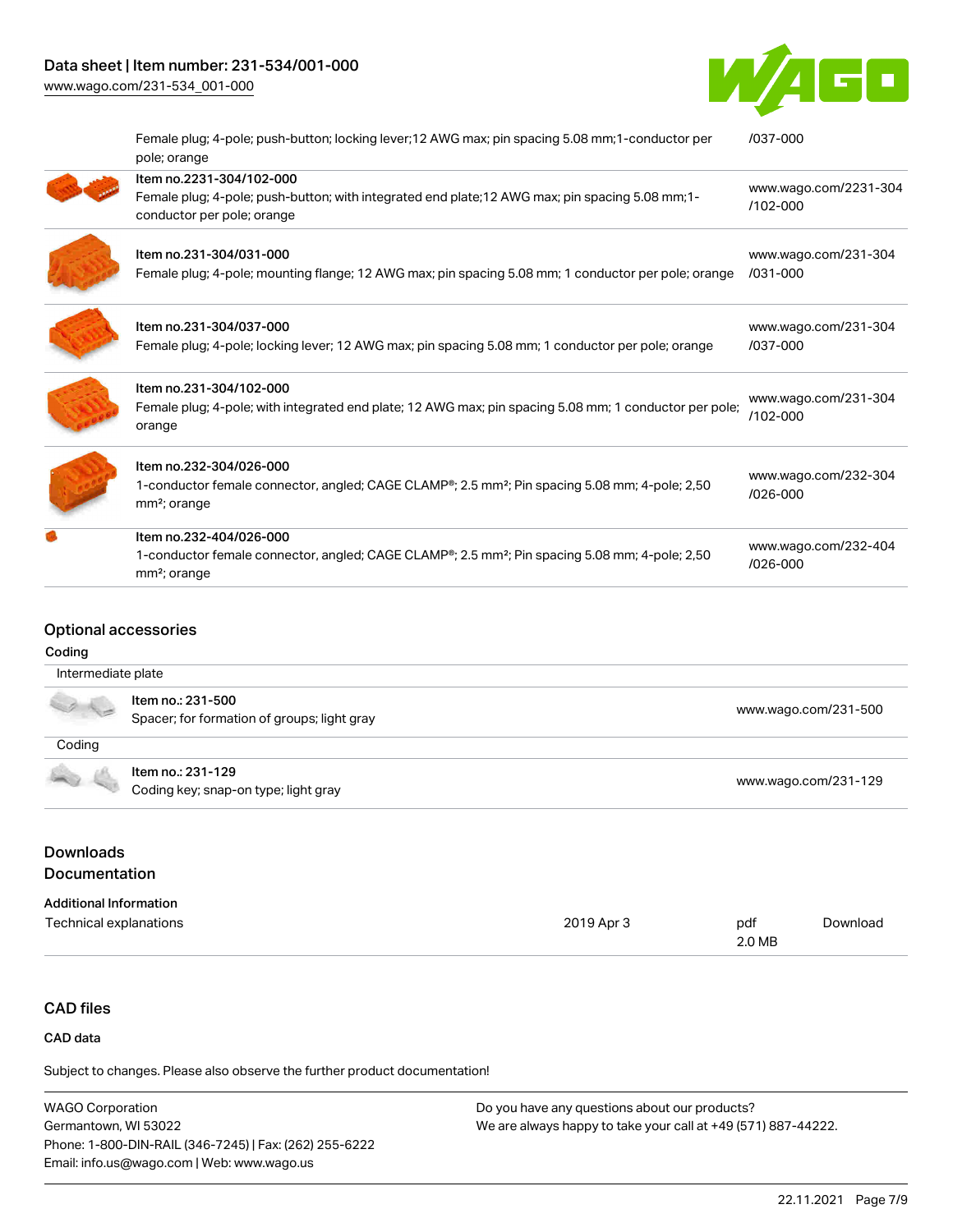

|          | 2D/3D Models 231-534/001-000                                                                                                                                           | <b>URL</b> | Download |
|----------|------------------------------------------------------------------------------------------------------------------------------------------------------------------------|------------|----------|
| CAE data |                                                                                                                                                                        |            |          |
|          | EPLAN Data Portal 231-534/001-000                                                                                                                                      | <b>URL</b> | Download |
|          | ZUKEN Portal 231-534/001-000                                                                                                                                           | URL        | Download |
|          | EPLAN Data Portal 231-534/001-000                                                                                                                                      | <b>URL</b> | Download |
|          | <b>PCB Design</b>                                                                                                                                                      |            |          |
|          | Symbol and Footprint 231-534/001-000                                                                                                                                   | <b>URL</b> | Download |
|          | CAx data for your PCB design, consisting of "schematic symbols and PCB footprints",<br>allow easy integration of the WAGO component into your development environment. |            |          |
|          | Supported formats:                                                                                                                                                     |            |          |
| ш        | Accel EDA 14 & 15                                                                                                                                                      |            |          |
| Ш        | Altium 6 to current version                                                                                                                                            |            |          |
| ш        | Cadence Allegro                                                                                                                                                        |            |          |
| П        | DesignSpark                                                                                                                                                            |            |          |
| Ш        | Eagle Libraries                                                                                                                                                        |            |          |
| ш        | KiCad                                                                                                                                                                  |            |          |
| п        | Mentor Graphics BoardStation                                                                                                                                           |            |          |
| Ш        | Mentor Graphics Design Architect                                                                                                                                       |            |          |
| Ш        | Mentor Graphics Design Expedition 99 and 2000                                                                                                                          |            |          |
| П        | OrCAD 9.X PCB and Capture                                                                                                                                              |            |          |
| ш        | PADS PowerPCB 3, 3.5, 4.X, and 5.X                                                                                                                                     |            |          |
| ш        | PADS PowerPCB and PowerLogic 3.0                                                                                                                                       |            |          |
| Ш        | PCAD 2000, 2001, 2002, 2004, and 2006                                                                                                                                  |            |          |
|          | Pulsonix 8.5 or newer                                                                                                                                                  |            |          |
|          | <b>STL</b>                                                                                                                                                             |            |          |
|          | 3D STEP                                                                                                                                                                |            |          |
|          | <b>TARGET 3001!</b>                                                                                                                                                    |            |          |
| H        | View Logic ViewDraw                                                                                                                                                    |            |          |
|          | Quadcept                                                                                                                                                               |            |          |
|          | Zuken CadStar 3 and 4                                                                                                                                                  |            |          |
| Ш        | Zuken CR-5000 and CR-8000                                                                                                                                              |            |          |
|          | PCB Component Libraries (EDA), PCB CAD Library Ultra Librarian                                                                                                         |            |          |
|          | Subject to changes. Please also observe the further product documentation!                                                                                             |            |          |
|          | <b>WAGO Corporation</b><br>Do you have any questions about our products?                                                                                               |            |          |

WAGO Corporation Germantown, WI 53022 Phone: 1-800-DIN-RAIL (346-7245) | Fax: (262) 255-6222 Email: info.us@wago.com | Web: www.wago.us